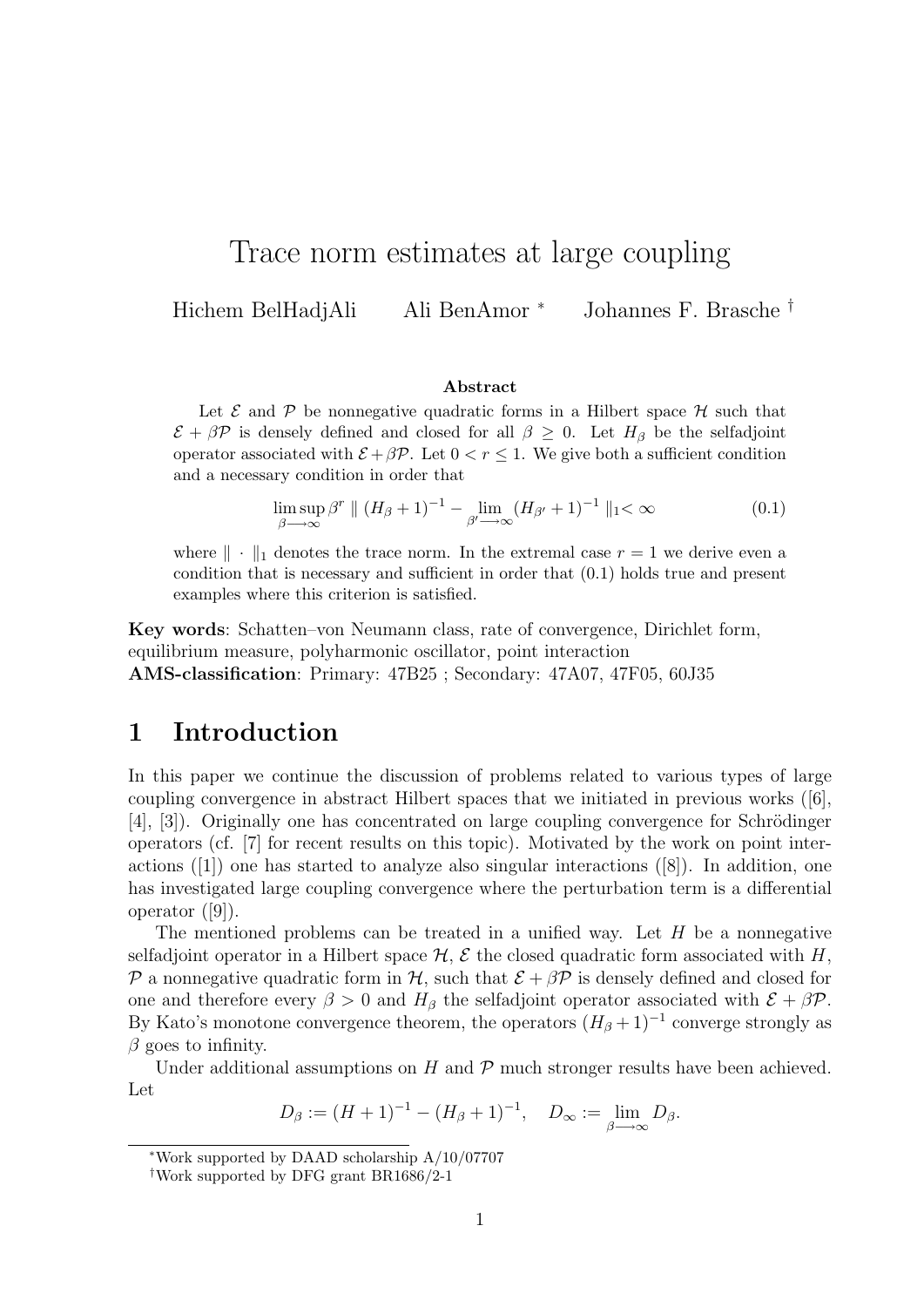We have shown  $([6, Proposition 1])$ , that

$$
\liminf_{\beta \longrightarrow \infty} \beta \parallel D_{\infty} - D_{\beta} \parallel > 0,
$$

i.e. convergence (w.r.t. the operator norm  $\|\cdot\|$ ) faster than  $c/\beta$  is not possible in this context. We have derived ([4, Theorem 1]) a criterion in order that norm-convergence with maximal rate takes place, i.e. in order that

$$
\limsup_{\beta \longrightarrow \infty} \beta \parallel D_{\infty} - D_{\beta} \parallel < \infty.
$$

Let  $0 < r < 1$ . In the same article we have given a condition which is sufficient in order that  $||D_{\infty} - D_{\beta}|| = O(1/\beta^r)$ . In a recent paper we have shown that this condition is 'almost' necessary ([3, Proposition 2.9]).

In scattering theory one is mainly interested in the stronger trace norm. For instance the wave operators  $W^{\pm}(H, H_{\beta})$  exist and are complete provided  $(H + 1)^{-k} - (H_{\beta} + 1)^{-k}$ belongs to the trace class for some  $k \in \mathbb{N}$ . There is also another motivation to study trace norms. If H has a purely discrete spectrum, then the same holds true for the perturbed operators  $H_\beta$  and estimates for the rate of convergence of  $\| D_\infty - D_\beta \|_1$  can be used in order to get information on the eigenvalue distribution of  $H_\beta$  with the aid of the eigenvalue distribution of  $\lim_{\beta\to\infty}(H_\beta+1)^{-1}$ . At this point we would like to recall that it is often easier to study this limit operator than the operators  $H_\beta$  and that this is one of the main reasons why one investigates large coupling convergence.

For compact perturbations we have found a criterion for trace-class convergence of  $D_{\infty} - D_{\beta}$  ([6, Theorem 3]). However, the problem of determining or estimating the speed of convergence of  $||D_{\infty} - D_{\beta}||_1$  is still open. In this note, we shall give a criterion for convergence of  $||D_{\infty} - D_{\beta}||_1$  with maximal rate. In addition, we shall derive a sufficient condition for convergence with rate  $O(1/\beta^r)$  and show that this condition is 'almost' necessary.

In the last section we shall illustrate our results with the aid of several examples. For instance we shall discuss the case when  $H$  is a Schrödinger operator corresponding to a polyharmonic oscillator and  $P$  describes a point interaction.

## Notation and hypothesis

- $\|\cdot\|_p$  denotes the norm in the Schatten-von Neumann class  $S_p$  of order p. By definition,  $||T||_p = \infty$ , if T does not belong to  $S_p$ .
- H is a nonnegative selfadjoint operator in a separable infinite-dimensional Hilbert space  $(\mathcal{H}, (\cdot, \cdot))$  and  $\mathcal E$  the associated closed quadratic form, i.e.

$$
D(\mathcal{E}) = D(\sqrt{H}), \quad \mathcal{E}(u, u) = || \sqrt{H}u ||^2 \quad \forall u \in D(\mathcal{E}).
$$

•  $\mathcal{E}_1(u, v) := \mathcal{E}(u, v) + (u, v).$ 

• 
$$
K_1 = (H+1)^{-1}
$$
.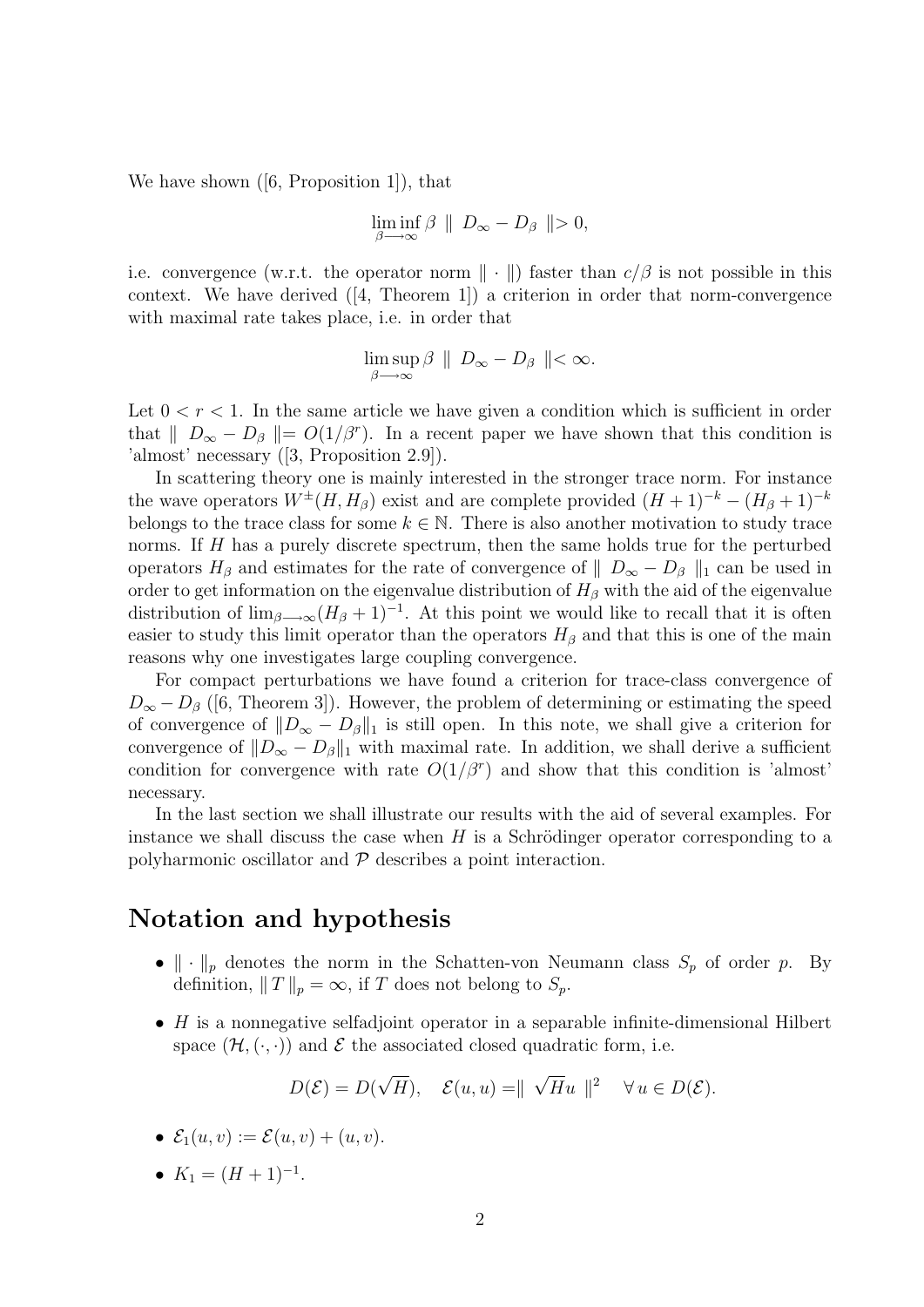- P is a nonnegative quadratic form in H such that  $\mathcal{E} + \beta \mathcal{P}$  is densely defined and closed for one and therefore all  $\beta > 0$ .
- $H_\beta$  is the nonnegative selfadjoint operator in H associated with  $\mathcal{E} + \beta \mathcal{P}$ .
- $D_{\beta} := (H + 1)^{-1} (H_{\beta} + 1)^{-1}$  and  $D_{\infty} := \lim_{\beta \to \infty} D_{\beta}$ .

By [3, Example 2.1 and Lemma 2.2],  $\mathcal{P}$  is a nonnegative quadratic form in  $\mathcal{H}$  such that  $\mathcal{E} + \beta \mathcal{P}$  is densely defined and closed for one and therefore every  $\beta > 0$  if and only if there exist an auxiliary Hilbert space  $(\mathcal{H}_{aux}, (\cdot, \cdot)_{aux})$  and a closed operator J from  $(D(\mathcal{E}), \mathcal{E}_1)$ to  $\mathcal{H}_{aux}$  such that the range ran $J$  of  $J$  is dense in  $\mathcal{H}_{aux}$  and

$$
D(J) = D(\mathcal{E}) \cap D(\mathcal{P}), \qquad \mathcal{P}(u, u) = ||Ju||_{aux}^2 \quad \forall u \in D(J).
$$

The nonnegative selfadjoint operator  $JJ^*$  in  $\mathcal{H}_{aux}$  is invertible and we put

$$
\check{H} := (JJ^*)^{-1}.
$$

 $\mu_g$  denotes the spectral measure of g w.r.t. H. We shall always assume that  $\mathcal{H}_{aux} \neq \{0\}$ and

$$
D(H) \subset D(J).
$$

#### 2 Convergence within the trace ideal

As a first step we shall give a sufficient condition ensuring convergence of  $||D_{\infty} - D_{\beta}||$  in our general setting. We recall that

$$
(JK_1)^*u = J^*u \quad \forall \, u \in D(J^*)
$$
\n<sup>(2.1)</sup>

(since  $(J^*u, v) = \mathcal{E}_1(J^*u, K_1v) = (u, JK_1v)_{aux} = ((JK_1)^*u, v)$  for all  $v \in \mathcal{H}$ ) and the resolvent formula ([5, Lemma 3])

$$
D_{\beta} = (JK_1)^{*}(1/\beta + JJ^{*})^{-1}JK_1 = J^{*}(1/\beta + JJ^{*})^{-1}JK_1.
$$
\n(2.2)

Differentiating  $D_\beta$  w.r.t.  $\beta$  yields

$$
\frac{d}{d\beta}D_{\beta} = \frac{1}{\beta^2} (JK_1)^* (1/\beta + JJ^*)^{-2} JK_1,
$$
\n(2.3)

so that

$$
D_{\beta'} - D_{\beta} = \int_{\beta}^{\beta'} \frac{1}{s^2} (JK_1)^* (1/s + JJ^*)^{-2} JK_1 ds,
$$
\n(2.4)

and, by monotone convergence,

$$
D_{\infty} - D_{\beta} = \int_{\beta}^{\infty} \frac{1}{s^2} (JK_1)^* (1/s + JJ^*)^{-2} JK_1 ds,
$$
\n(2.5)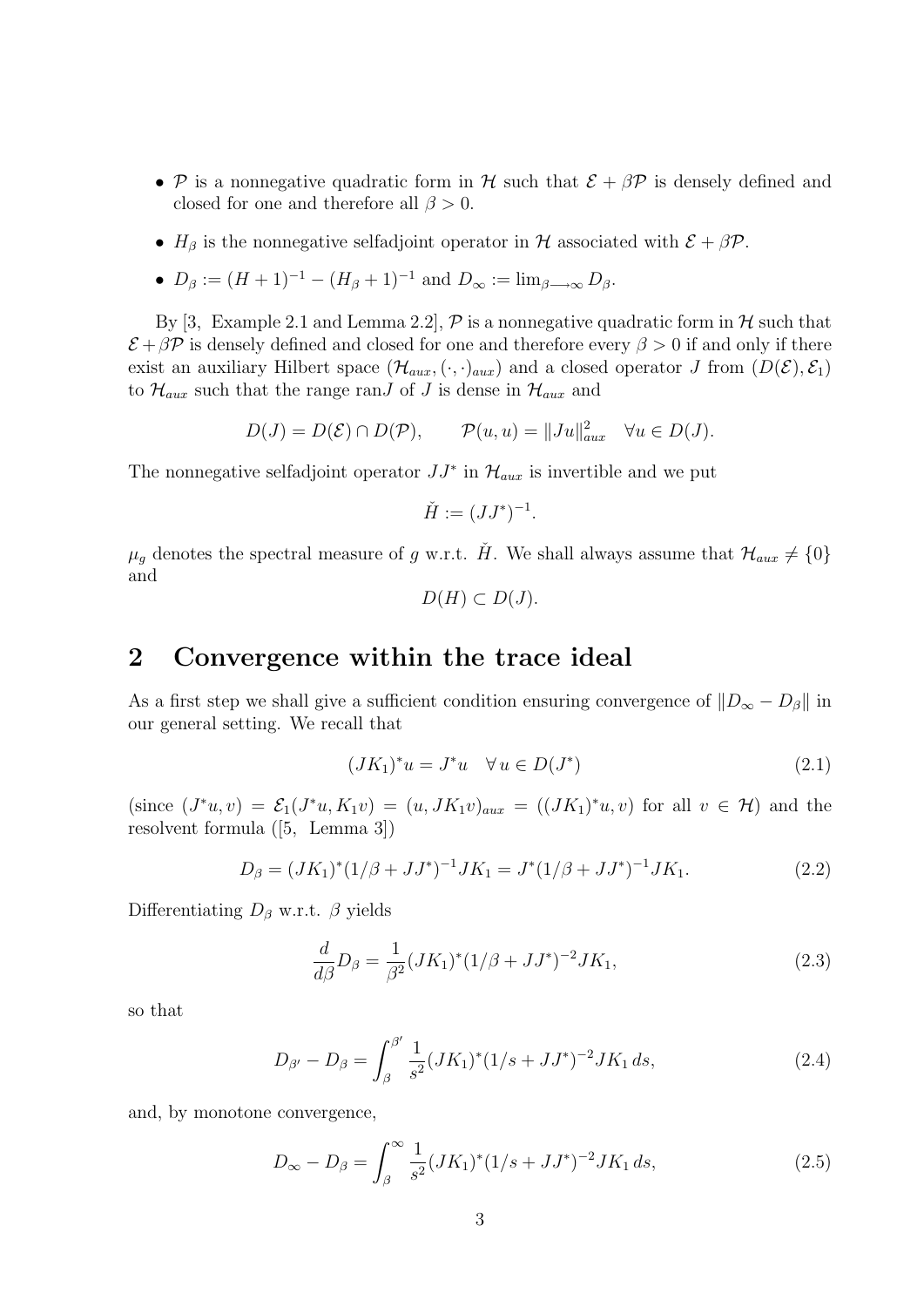and

$$
\|D_{\infty} - D_{\beta}\| \leq \int_{\beta}^{\infty} \frac{1}{s^2} \|(JK_1)^*(1/s + JJ^*)^{-2}JK_1\| ds
$$
  
= 
$$
\int_{\beta}^{\infty} \frac{1}{s^2} \|(1/s + JJ^*)^{-1}JK_1\|_{aux}^2 ds
$$
  
= 
$$
\int_{\beta}^{\infty} \|J(H_s + 1)^{-1}\|_{aux}^2 ds.
$$
 (2.6)

We thus derive the following

**Proposition 2.1.** Assume that there is  $\beta > 0$  such that

$$
\int_{\beta}^{\infty} \|J(H_s + 1)^{-1}\|_{aux}^2 ds < \infty.
$$
 (2.7)

Then  $\lim_{\beta \to \infty} ||D_{\beta} - D_{\infty}|| = 0.$ 

If one is concerned with trace-class convergence of the difference  $D_{\infty} - D_{\beta}$ , then Proposition 2.1 can be improved so as to get a criterion which generalizes an old result of Baumgärtel–Demuth [2, Theorem 2], in the case where J is a projection (defined on  $\mathcal{H}$ ) and the operator  $H$  is local w.r.t. the projection  $J$ .

**Theorem 2.1.** Assume that  $D(H) \subset D(J)$ . Then the following equivalence holds true:

$$
\lim_{\beta \to \infty} ||D_{\infty} - D_{\beta}||_1 = 0 \iff \int_{\beta}^{\infty} ||J(H_s + 1)^{-1}||_2^2 ds < \infty, \text{ for some } \beta > 0. \tag{2.8}
$$

*Proof.* Let  $(f_k)_{k=1}^{\infty}$  be an O.N.B. of H. From the integral representation (2.5), we get

$$
((D_{\infty} - D_{\beta})f_k, f_k) = \int_{\beta}^{\infty} ||J(H_{\xi} + 1)^{-1}f_k||_{aux}^2 d\xi,
$$
\n(2.9)

leading to

$$
||D_{\beta} - D_{\infty}||_1 = \sum_{k=1}^{\infty} \int_{\beta}^{\infty} ||J(H_{\xi} + 1)^{-1} f_k||_{aux}^2 d\xi = \int_{\beta}^{\infty} \left( \sum_{k=1}^{\infty} ||J(H_{\xi} + 1)^{-1} f_k||_{aux}^2 \right) d\xi
$$
  
= 
$$
\int_{\beta}^{\infty} ||J(H_{\xi} + 1)^{-1}||_2^2 d\xi,
$$
 (2.10)

which yields the result.

 $\Box$ 

We shall now give a criterion for trace norm convergence of the resolvent difference with maximal rate. We first quote that since the maximal rate of convergence of  $||D_\beta - D_\infty||$ is proportional to  $1/\beta$ , then so is the maximal rate of convergence of  $||D_{\beta} - D_{\infty}||_1$ .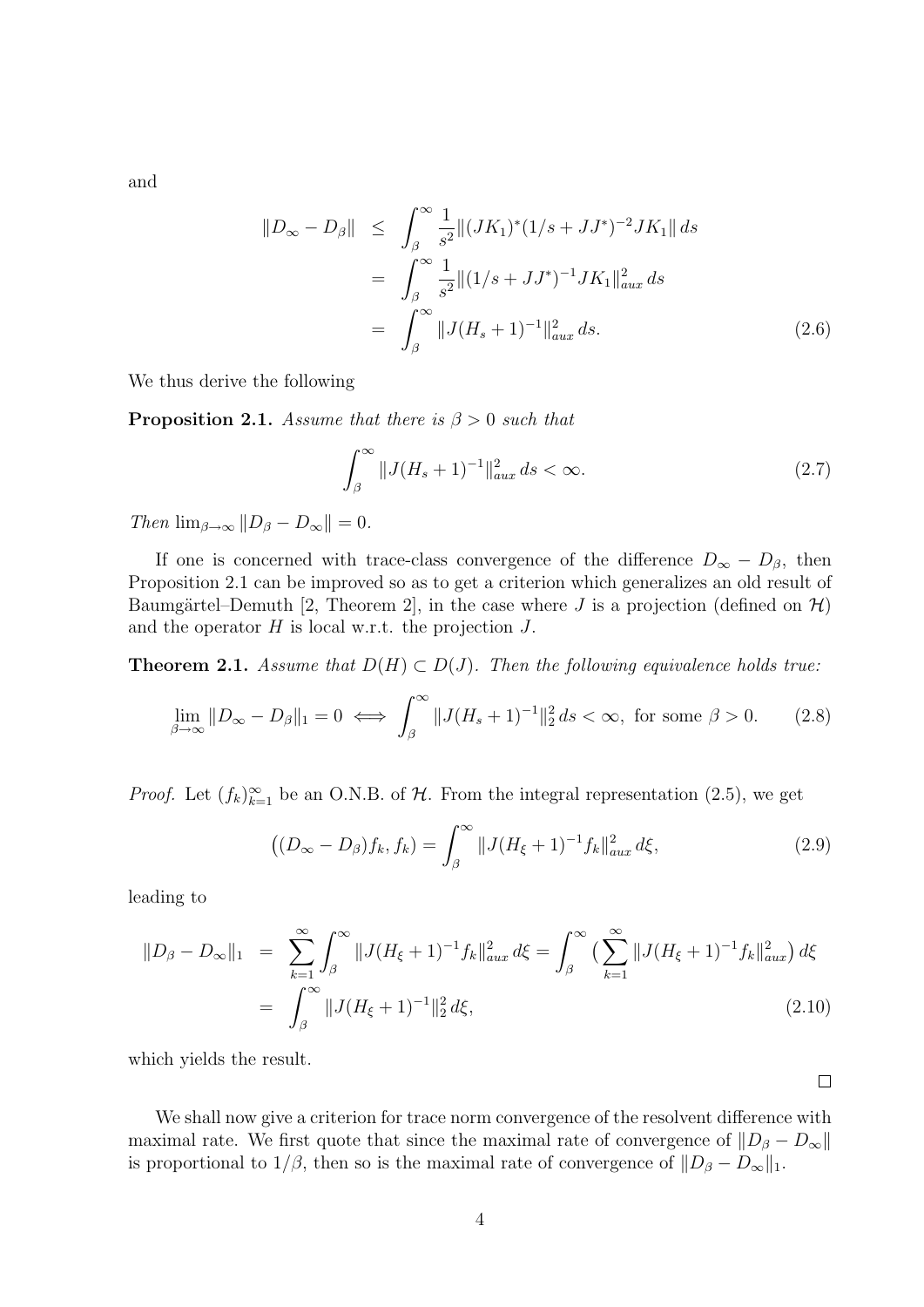**Theorem 2.2.** a) The mapping

$$
\beta \mapsto \beta \| D_{\infty} - D_{\beta} \|_{1}, \tag{2.11}
$$

is nondecreasing and strictly positive. b) The following holds true:

$$
\lim_{\beta \to \infty} \beta \| D_{\beta} - D_{\infty} \|_1 < \infty,\tag{2.12}
$$

if and only if  $\check{H}JK_1$  is a Hilbert-Schmidt operator. If it is the case then

$$
\lim_{\beta \to \infty} \beta \| D_{\beta} - D_{\infty} \|_1 = \| \check{H} J K_1 \|_2^2.
$$
\n(2.13)

*Proof.* Let  $(f_k)_{k=1}^{\infty}$  be an O.N.B. of H. It follows from the resolvent formula (2.2) and the spectral calculus (cf. [4, formula (20)]), that

$$
((D_{\infty} - D_{\beta})f_k, f_k) = \int \frac{\lambda^2}{\lambda + \beta} d\mu_{g_k}(\lambda)
$$

where  $g_k := JK_1f_k$  and  $\mu_g$  denotes the spectral measure of g w.r.t.  $\check{H}$ . Thus

$$
\beta \|D_{\beta} - D_{\infty}\|_1 = \sum_{k=1}^{\infty} \beta \big( (D_{\infty} - D_{\beta}) f_k, f_k \big) = \sum_{k=1}^{\infty} \int \frac{\beta \lambda^2}{\lambda + \beta} d\mu_{g_k}(\lambda). \tag{2.14}
$$

Since  $D_{\infty} - D_{\beta}$  is positive, each of the integrals  $\int \frac{\beta \lambda^2}{\lambda + \beta}$  $\frac{\beta \lambda^2}{\lambda + \beta} d\mu_{g_k}$  is nondecreasing w.r.t.  $\beta$  and assertion a) is proved.

Owing to the fact that the series are increasing w.r.t. to  $\beta$  and by monotone convergence, we get

$$
\limsup_{\beta \to \infty} \beta \| D_{\beta} - D_{\infty} \|_1 = \lim_{\beta \to \infty} \beta \| D_{\beta} - D_{\infty} \|_1 = \lim_{\beta \to \infty} \sum_{k=1}^{\infty} \int \frac{\beta \lambda^2}{\lambda + \beta} d\mu_{g_k}
$$

$$
= \sum_{k=1}^{\infty} \lim_{\beta \to \infty} \int \frac{\beta \lambda^2}{\lambda + \beta} d\mu_{g_k} = \sum_{k=1}^{\infty} \int \lambda^2 d\mu_{g_k}
$$

$$
= \sum_{k=1}^{\infty} \| \check{H} J K_1 f_k \|_{aux}^2 = \| \check{H} J K_1 \|_2^2 \le \infty,
$$
(2.15)

 $\Box$ 

which achieves the proof.

We turn our attention now to give conditions for  $||D_{\beta} - D_{\infty}||_1$  to be  $O(\beta^{-r})$  where  $0 < r < 1$ . In other words conditions for  $||D_{\beta} - D_{\infty}||_1$  to converge at least as fast as  $c\beta^{-r}$ .

**Proposition 2.2.** Let 
$$
0 < r < 1
$$
 and  $s_0 = \frac{1}{2} + \frac{r}{2}$ . Suppose that  $D(H) \subset D(J)$ .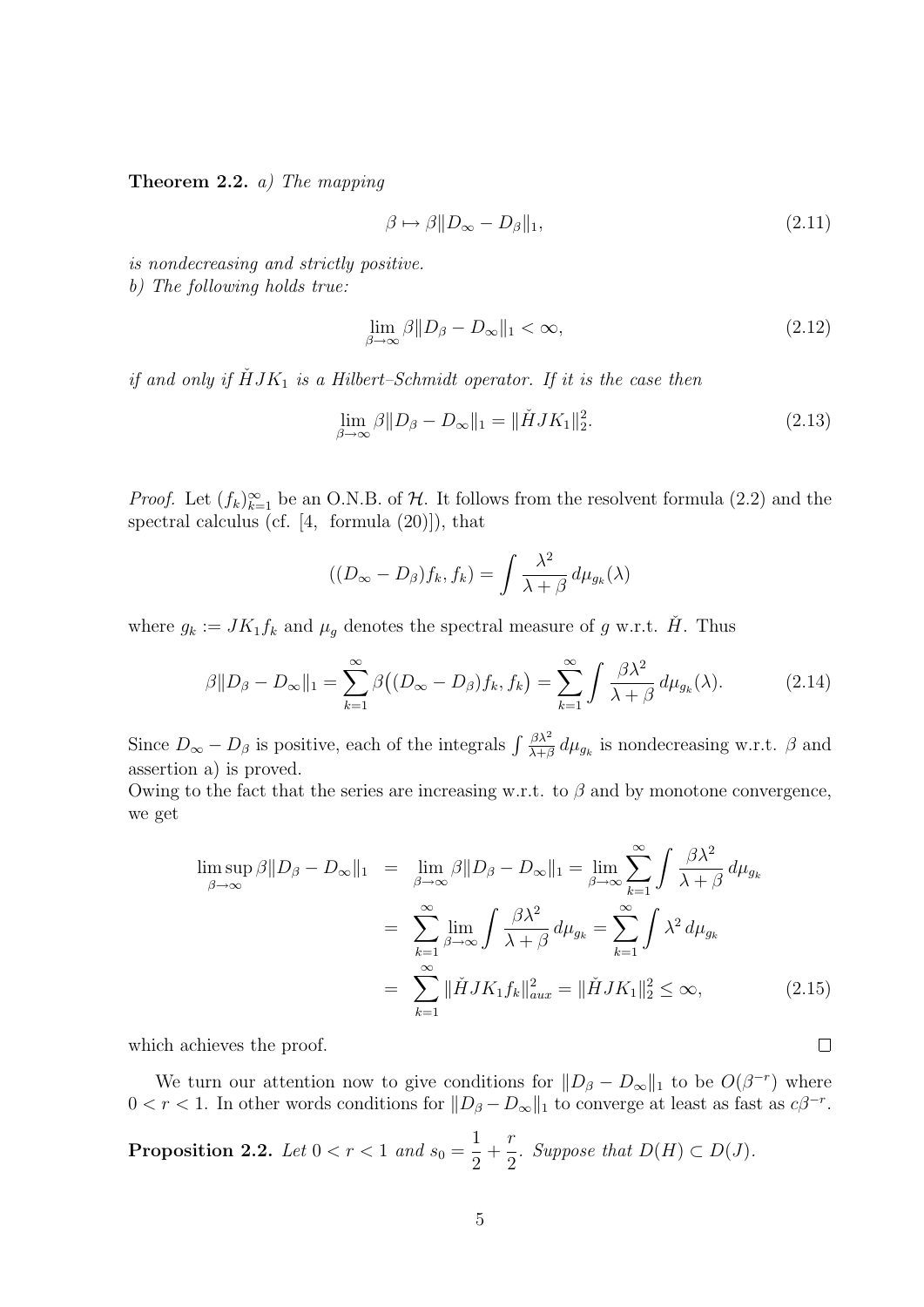a) If  $\check{H}^{s_0}JK_1$ , is a Hilbert–Schmidt operator, then

$$
||D_{\beta} - D_{\infty}||_1 \le (1 - r)^{1 - r} r^{r} ||\check{H}^{s_0} J K_1||_2^2 \frac{1}{\beta^r} \quad \forall \beta > 0.
$$
 (2.16)

b) Assume that  $J : (D(\mathcal{E}), \mathcal{E}_1) \to \mathcal{H}_{aux}$  is bounded. If

$$
||D_{\beta} - D_{\infty}||_1 \le \frac{c}{\beta^r} \quad \forall \beta > 0,
$$

for some finite constant c, then  $\check{H}^sJK_1$  is a Hilbert-Schmidt operator for every  $\frac{1}{2} < s < s_0$ .

*Proof.* a) Let  $(f_k)_{k=1}^{\infty}$  be an O.N.B. of  $H$ . Then, as in the last proof

$$
||D_{\beta} - D_{\infty}||_1 = \sum_{k=1}^{\infty} ((D_{\infty} - D_{\beta})f_k, f_k) = \sum_{k=1}^{\infty} \int \frac{\lambda^2}{\lambda + \beta} d\mu_{g_k}(\lambda)
$$
  

$$
\leq \max_{\lambda \in (0, \infty)} \frac{\lambda^{1-r}}{\lambda + \beta} \sum_{k=1}^{\infty} \int |\lambda^{1/2+r/2}|^2 d\mu_{g_k}(\lambda).
$$
 (2.17)

By elementary calculus,

$$
\max_{\lambda \in (0,\infty)} \frac{\lambda^{1-r}}{\lambda + \beta} = \frac{(1-r)^{1-r}r^r}{\beta^r},
$$

so that

$$
||D_{\beta} - D_{\infty}||_1 \le \frac{(1-r)^{1-r}r^r}{\beta^r} \sum_{k=1}^{\infty} ||\check{H}^{s_0}JK_1f_k||_{aux}^2 = \frac{(1-r)^{1-r}r^r}{\beta^r} ||\check{H}^{s_0}JK_1||_2^2. \tag{2.18}
$$

b) Let  $s \in (1/2, s_0)$ . According to  $(2.10)$ ,  $J(H_\beta + 1)^{-1}$  is a Hilbert-Schmidt operator for almost every  $\beta > 0$ .

On the other hand we have

$$
JK_1 = \beta(1/\beta + JJ^*)J(H_\beta + 1)^{-1},\tag{2.19}
$$

yielding that the operator

$$
1_{[0,2)}(\check{H})JK_1 = 1_{[0,2)}(\check{H})\beta(1/\beta + JJ^*)J(H_\beta + 1)^{-1},\tag{2.20}
$$

is a Hilbert–Schmidt operator. Now set

$$
C_k(\beta) := \beta^r \big( (D_{\infty} - D_{\beta}) f_k, f_k \big) = \int \beta^r \frac{\lambda^2}{\lambda + \beta} d\mu_{g_k}(\lambda). \tag{2.21}
$$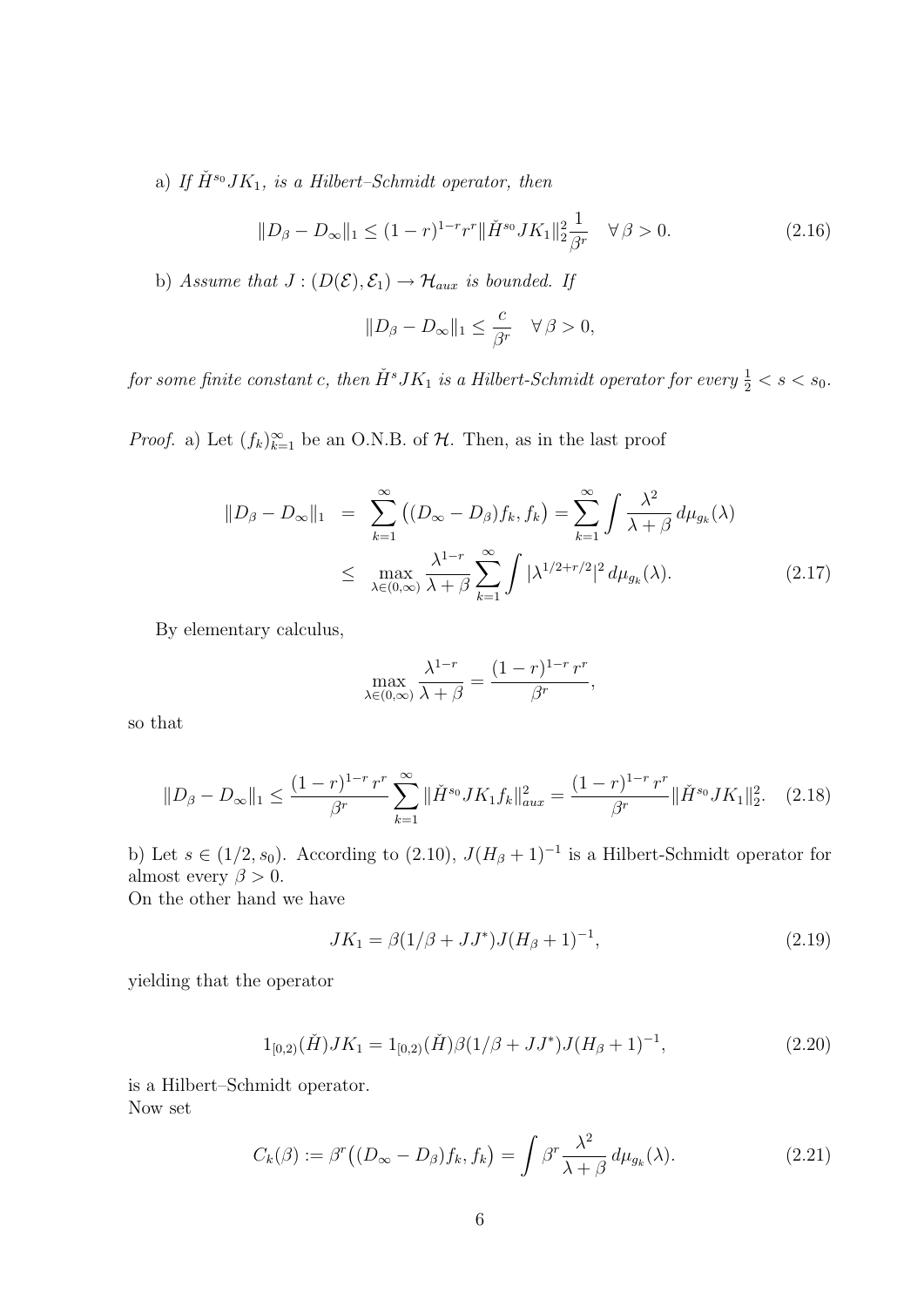Then, by assumptions,  $\sum_{k=1}^{\infty} C_k(\beta) \leq c < \infty$ . Choose  $1 < t < \frac{r}{2s-1}$ ,  $2 > \beta > 1$  and  $\lambda \in [\beta, \beta^t]$ . Then

$$
\beta^r \frac{\lambda^{2-2s}}{\lambda + \beta} \ge \frac{\beta^r}{2} \lambda^{1-2s} \ge \frac{1}{2} \beta^{t(1-2s)+r},\tag{2.22}
$$

yielding

$$
C_k(\beta) \ge \int_{[\beta,\beta^t)} \frac{1}{2} \beta^{t(1-2s)+r} \lambda^{2s} d\mu_{g_k}(\lambda). \tag{2.23}
$$

Thus

$$
\int_{[\beta,\infty)} \frac{1}{2} \lambda^{2s} d\mu_{g_k}(\lambda) = \sum_{n=0}^{\infty} \int_{[\beta^{t^n}, \beta^{t^{n+1}}]} \frac{1}{2} \lambda^{2s} d\mu_{g_k}(\lambda)
$$
\n
$$
\leq \sum_{n=0}^{\infty} \beta^{-t^n (t(1-2s)+r)} C_k(\beta^{t^n}), \tag{2.24}
$$

and

$$
||1_{[\beta,\infty)}(\check{H}^s)JK_1||_2^2 = \sum_{k=1}^{\infty} ||1_{[\beta,\infty)}(\check{H}^s)JK_1f_k||^2 = \sum_{k=1}^{\infty} \int_{[\beta,\infty)} \lambda^{2s} d\mu_{g_k}(\lambda)
$$
  

$$
\leq 2 \sum_{n=0}^{\infty} \beta^{-t^n(t(1-2s)+r)} \Big( \sum_{k=1}^{\infty} C_k(\beta^{t^n}) \Big) \leq 2c \sum_{n=0}^{\infty} \beta^{-t^n(t(1-2s)+r)}
$$
  

$$
< \infty
$$
 (2.25)

Now putting (2.20) and (2.25) together yields that  $\check{H}^sJK_1$  is a Hilbert-Schmidt operator, which was to be proved.  $\Box$ 

**Remark 2.1.** a) If  $r = 0$ , then the following equivalence holds true:

$$
\check{H}^{1/2}JK_1 \text{ is Hilbert} - \text{Schmidt} \iff \|D_{\infty} - D_{\beta}\|_1 \to 0,\tag{2.26}
$$

so that we still get trace-class convergence but without information on the rate. Indeed, from the known fact that

$$
D_{\infty} = (\check{H}^{1/2}JK_1)^* \check{H}^{1/2}JK_1,
$$
\n(2.27)

we derive that  $\check{H}^{1/2}JK_1$  is Hilbert-Schmidt if and only if  $D_{\infty}$  is trace-class, which, in turn, by [6, Theorem 3], is equivalent to  $||D_{\infty} - D_{\beta}||_1 \rightarrow 0$ .

b) We shall give an example (Example 3.3) where  $\lim_{\beta\to\infty} \beta^r \parallel D_{\infty} - D_{\beta} \parallel_1 < \infty$ although the operator  $\check{H}^{s_0} J K_1$  is not even bounded.

The next result improves a bit [4], Corollary 6.

**Proposition 2.3.** Assume that  $\check{H}JK_1$  is bounded and that  $\check{H}^{-1}$  is trace class. Then

$$
\lim_{\beta \to \infty} ||D_{\infty} - D_{\beta}||_1 = 0. \tag{2.28}
$$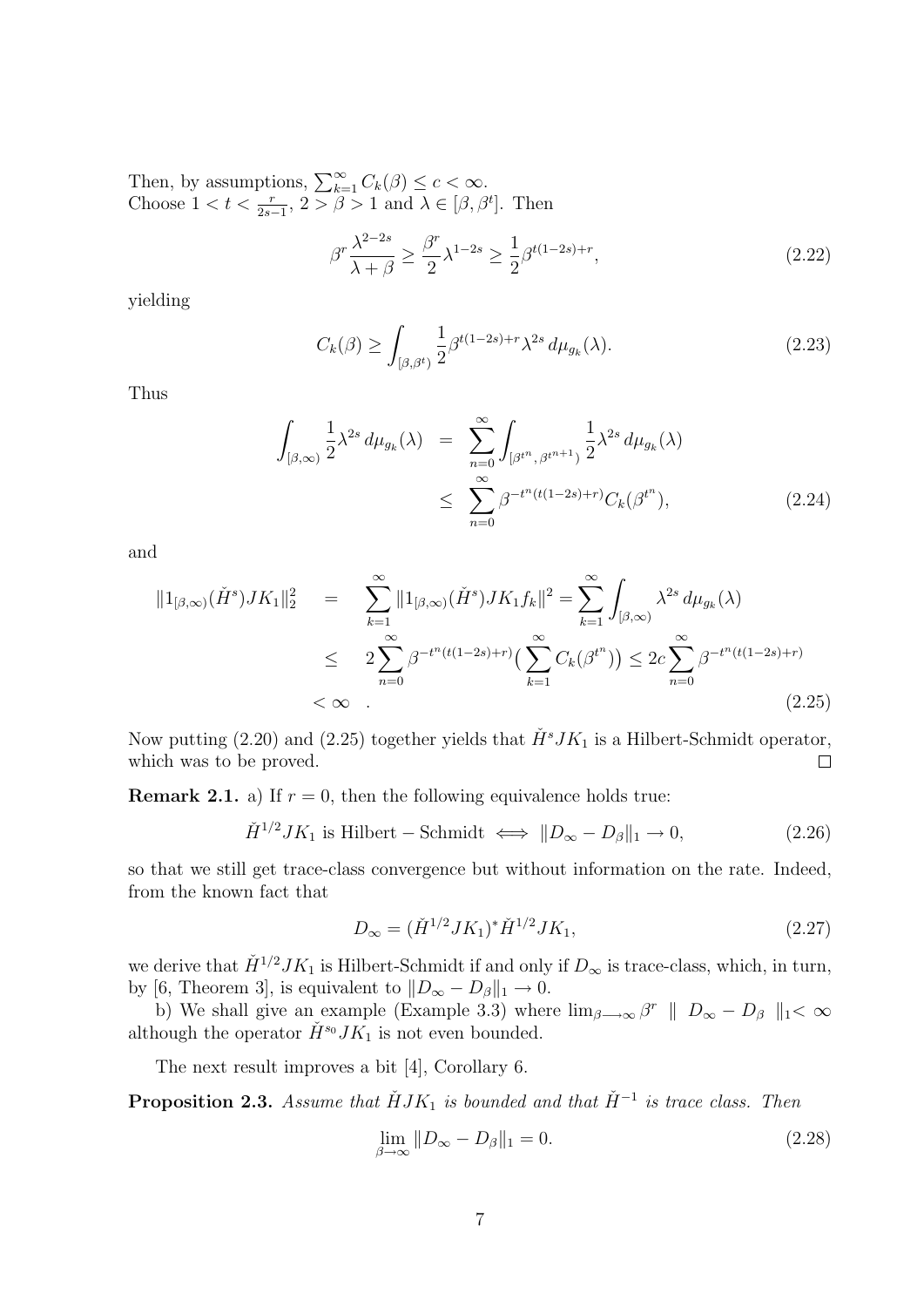Proof. We shall use Theorem 2.1 and prove that under the given assumptions,

$$
\int_{\beta}^{\infty} \|J(H_s + 1)^{-1}\|_2^2 ds < \infty, \text{ for some } \beta. \tag{2.29}
$$

We rewrite the operator  $J(H_s + 1)^{-1}$  as

$$
J(H_s + 1)^{-1} = \frac{1}{s} (\frac{1}{s} + JJ^*)^{-1} JK_1 = \frac{1}{s} (\frac{1}{s} + \check{H}^{-1})^{-1} JK_1
$$
  
=  $(s + \check{H})^{-1} \check{H} JK_1.$  (2.30)

We thereby derive

$$
||J(H_s+1)^{-1}||_2^2 \le ||\check{H}JK_1||^2 ||(s+\check{H})^{-1}||_2^2.
$$
 (2.31)

 $\Box$ 

Let  $(e_k)_{k\in I}$  be an O.N.B. of  $\mathcal{H}_{aux}$  consisting of eigenvectors of  $\check{H}^{-1}$  and for each  $k \in I$  let  $\mu_k > 0$  be the corresponding eigenvalue of  $\check{H}^{-1}$ . We get

$$
\int_{\beta}^{\infty} \|J(H_s+1)^{-1}\|_{2}^{2} ds \leq \|\check{H}JK_1\|^{2} \int_{\beta}^{\infty} \sum_{k \in I} \frac{1}{(s+\mu_{k}^{-1})^{2}} ds
$$

$$
= \sum_{k \in I} \int_{\beta\mu_{k}}^{\infty} \frac{\mu_{k}}{(s+1)^{2}} ds = \sum_{k \in I} \frac{\mu_{k}}{\beta\mu_{k}+1} \leq \sum_{k \in I} \mu_{k}
$$

$$
= \|\check{H}^{-1}\|_{1} < \infty, \tag{2.32}
$$

which was to be proved.

#### 3 Examples

Originally one has concentrated on the important case when  $H_\beta = -\Delta + V + \beta W$  for nonnegative locally integrable functions  $V$  and  $W$ . In this case the Schrödinger operator  $H = -\Delta + V$  in  $L^2(\mathbb{R}^d) := L^2(\mathbb{R}^d, dx)$  is associated with a regular Dirichlet form and  $P$  is a so called killing term. It turned out that this information on the unperturbed operator H and the perturbation form  $P$  is sufficient for many purposes. To work within this more general framework has helped to point out a variety of main ideas used for the investigation of large coupling convergence, has led to new results, e.g. that one gets norm convergence with maximal rate, provided the killing measure is an equilibrium measure  $([6, Theorem 4])$ , and may be helpful for applications in other areas, e.g. in quantum graph theory.

In this section we shall illustrate our general results by several examples. In the first three examples the quadratic form  $\mathcal E$  associated with the unperturbed operator  $H$  will be a regular Dirichlet form in  $L^2(\mathbb{R})$  and we shall combine above operator-theoretical results with our results on regular Dirichlet forms in [4] and [6] in order to study large coupling convergence for certain Schrödinger operators. We shall use the following basic definitions and results: Let  $\mathcal E$  be a regular Dirichlet form in  $L^2(X, m)$  and  $\mu$  a positive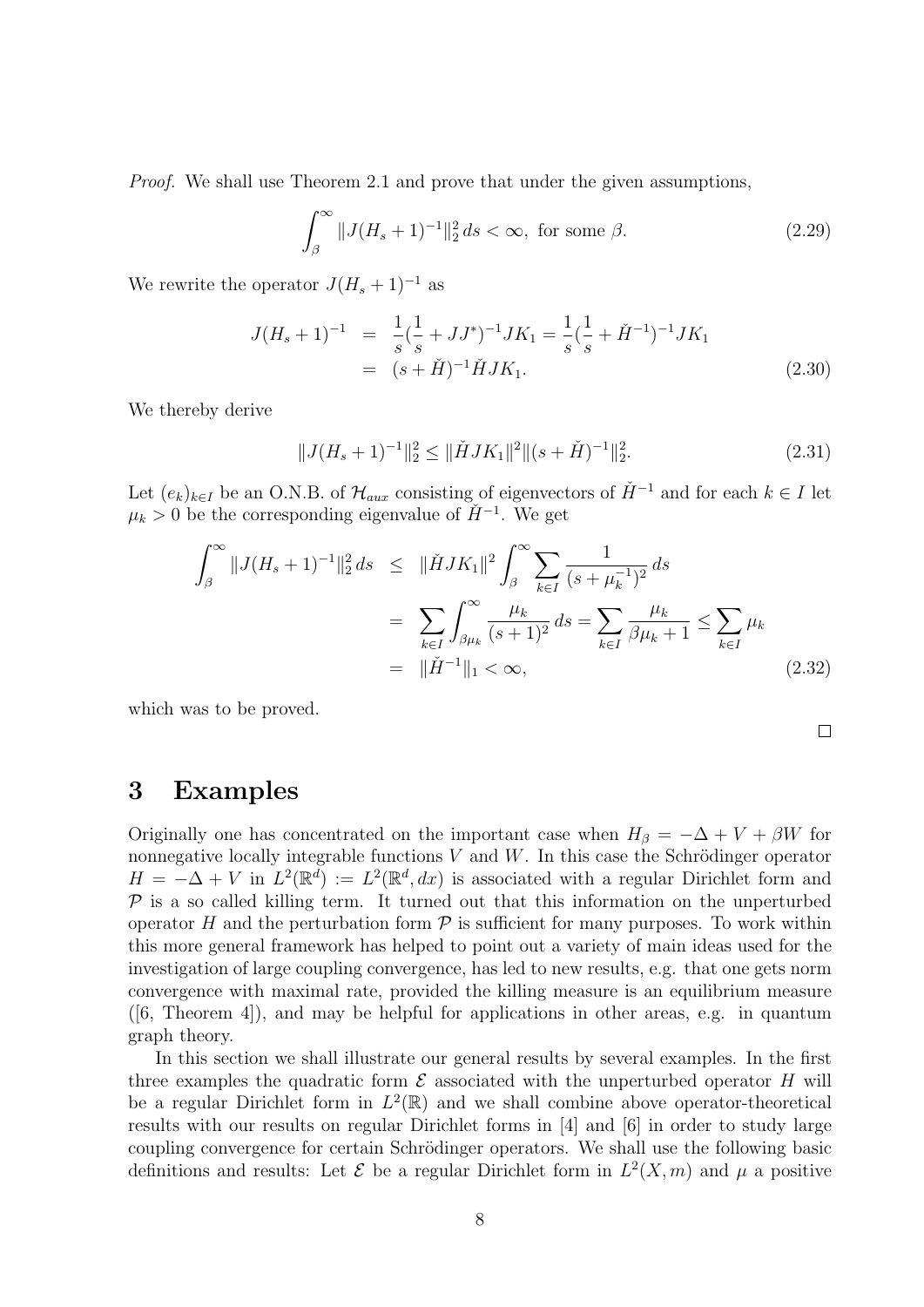Radon measure on X charging no set with capacity zero. We shall abuse notation and denote by u both an element of  $D(\mathcal{E})$  and any fixed quasi-continuous representative of u. The operator  $J_{\mu}$  from  $(D(\mathcal{E}), \mathcal{E}_1)$  is defined as follows:

$$
D(J_{\mu}) := \{ u \in D(\mathcal{E}) : \int |u|^2 d\mu < \infty \},
$$
  

$$
J_{\mu}u := u \quad \forall u \in D(\mathcal{E}).
$$

The operator  $J_\mu$  is closed. Let  $P_\mu$  be the orthogonal complement in  $(D(\mathcal{E}), \mathcal{E}_1)$  onto the orthogonal complement of ker  $J_{\mu}$  and

$$
D(\check{\mathcal{E}}_1^{\mu}) := \text{ran} J_{\mu},
$$
  

$$
\check{\mathcal{E}}_1^{\mu}(J_{\mu}u, J_{\mu}v) := \mathcal{E}_1(P_{\mu}u, P_{\mu}v) \quad \forall u, v \in \text{ran} J_{\mu}.
$$

 $\check{\mathcal{E}}_1^{\mu}$  is a closed quadratic form in  $L^2(X,\mu)$  and called the trace of the Dirichlet form  $\mathcal{E}_1$ w.r.t. the measure  $\mu$ .  $\check{H}^{\mu} := (J_{\mu}J_{\mu}^{*})^{-1}$  is the selfadjoint operator in  $L^{2}(X,\mu)$  associated with  $\check{\mathcal{E}}_1^{\mu}$ .

Example 3.1. We choose

$$
D(\mathcal{E}) := H^1(\mathbb{R}) = W^{1,2}(\mathbb{R}),
$$
  

$$
\mathcal{E}(f, f) := \int_{\mathbb{R}} |f'(x)|^2 dx \quad \forall f \in H^1(\mathbb{R}), \text{ so that } H = -\frac{d^2}{dx^2}.
$$

Let  $F \subset \mathbb{R}$  be compact,  $\mu_F$  the equilibrium measure of F (w.r.t. the Dirichlet form  $\mathcal{E}$ ) and  $J = J_{\mu_F}$ . Thus  $H_\beta$  is the selfadjoint operator in  $L^2(\mathbb{R})$  associated with the form  $\mathcal{E}^{\beta}$ in  $L^2(\mathbb{R})$ , where

$$
D(\mathcal{E}^{\beta}) = D(\mathcal{E}),
$$
  

$$
\mathcal{E}^{\beta}(f, f) = \mathcal{E}(f, f) + \beta \int |f|^{2} d\mu_{F} \quad \forall f \in D(\mathcal{E}).
$$

In this situation, according to [6, Theorem 4], we have uniform convergence of the resolvent difference  $D_{\infty} - D_{\beta}$  with maximal rate which is, by [4, Theorem 1], equivalent to the boundedness of  $\check{H}JK_1$ .

On the other hand, setting G the integral kernel of  $K_1$ , i.e.,

$$
G(x, y) = \frac{1}{2}e^{-|x-y|},
$$

then it is known ([6, Example 1]) that

$$
\check{H}^{-1}f = \int G(\cdot, y)f(y) d\mu_F(y) \mu_F - a.e. \forall f \in L^2(\mathbb{R}, \mu_F). \tag{3.1}
$$

Thus

$$
\|\check{H}^{-1}\|_1 = \int G(x, x) \, d\mu_F(x) = \frac{1}{2} \mu_F(F) < \infty,\tag{3.2}
$$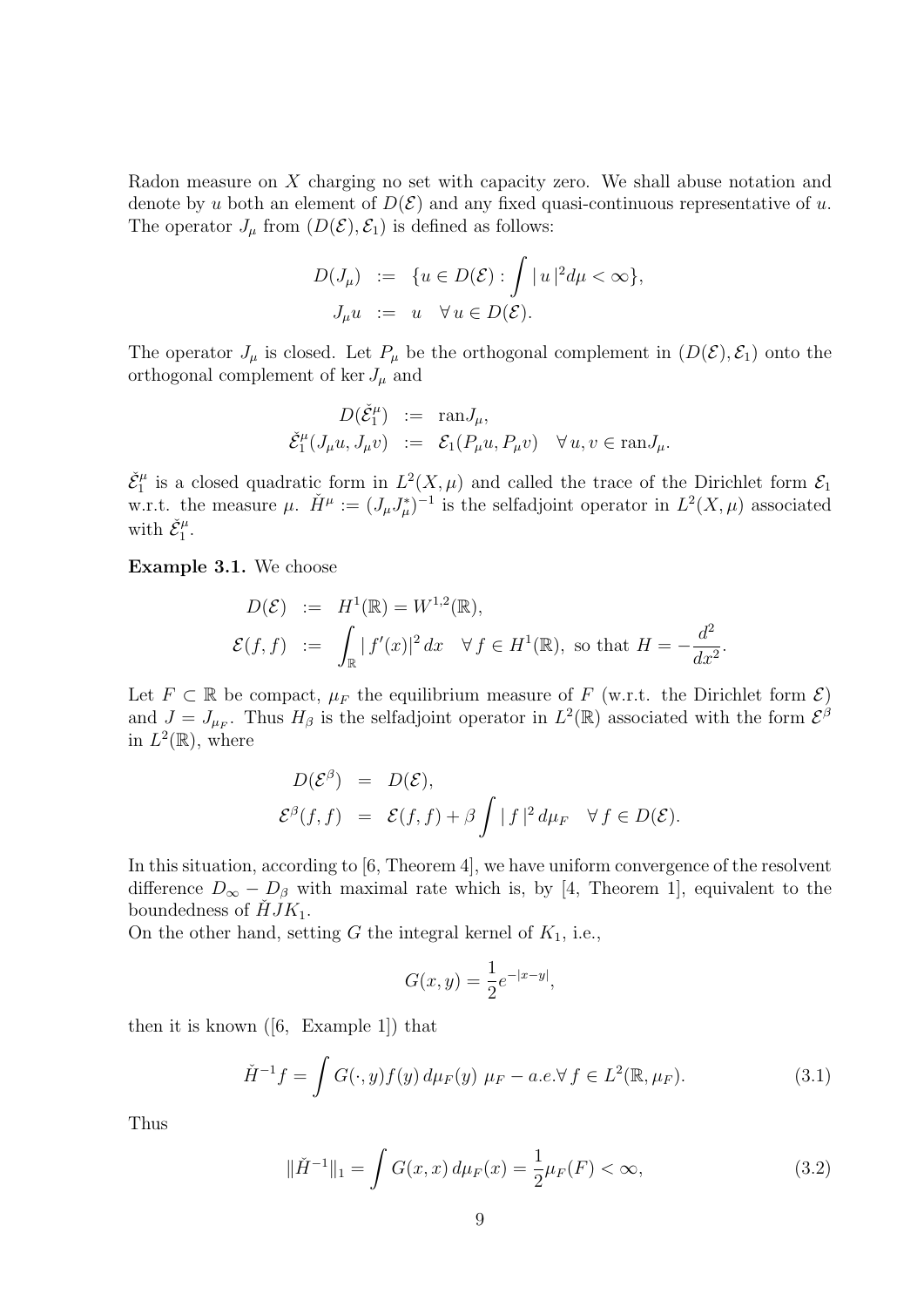and  $\check{H}^{-1}$  is trace-class. Thus according to Proposition 2.3 we conclude

$$
||D_{\infty} - D_{\beta}||_1 \to 0, \text{ as } \beta \to \infty.
$$
\n(3.3)

The example extends with obvious modifications if one replaces  $\mathcal E$  by the Dirichlet form associated to the  $\alpha$ -stable process provided  $d < 2\alpha$ .

In the next example we shall use certain Schatten- von Neumann class properties of Schrödinger operators corresponding to polyharmonic oscillators, cf. the next lemma. The lemma is well known for the harmonic oscillator (the special case  $k = 1$ ).

**Lemma 3.1.** Let  $k \in \mathbb{N}$ . The resolvent  $(H + 1)^{-1}$  of the operator  $H := -\Delta + |x|^{2k}$  in  $L^2(\mathbb{R}^d)$  belongs to the Schatten-von Neumann class  $S_p$  for every  $p >$  $k + d$  $2k$ .

**Proof:** Let  $p > 0$ . Let  $n \in \mathbb{N}$ . By [10, Theorem XIII.81], and the hint below the proof of this theorem,

$$
\dim \operatorname{ran} 1_{(-\infty, n^{2k}]}(H) \le c \int_{\{x : |x|^{2k} \le n^{2k}\}} \sqrt{n^{2k} - |x|^{2k}} dx
$$

for some finite constant  $c$ , depending on the dimension  $d$  only. Thus

$$
\dim \operatorname{ran} 1_{(-\infty, n^{2k}]}(H) \le c_1 n^{d+k} \tag{3.4}
$$

for some finite constant  $c_1$ , depending on the dimension d only. Thus the operator  $(H + 1)^{-1}$  is compact and for  $j = 0, 1, 2, 3, \ldots$  the operator H has at most  $c_1 2^{(j+1)(d+k)}$ eigenvalues in the interval  $(2^{2kj}, 2^{2k(j+1)}]$ . Therefore  $(H+1)^{-1}$  has at most  $c_2 2^{(k+d)j}$  eigenvalues in the interval  $\left[\frac{1}{1+e^{2}}\right]$  $\frac{1}{1+2^{2k(j+1)}},$ 1  $\frac{1}{1+2^{2kj}}$ , where  $c_2 := c_1 2^{k+d}$ . Thus

$$
\sum_{E:E \text{ eigenvalue of } (H+1)^{-1}} E^p \le c_3 + c_2 \sum_{j=0}^{\infty} 2^{(k+d)j} 2^{-2kjp}
$$
 (3.5)

for some finite constants  $c_2$  and  $c_3$ , depending on p and d only. The right hand side of (3.5) is finite and hence  $(H + 1)^{-1} \in S_p$ , if  $p > \frac{k + d}{2k}$  $2k$ .

Example 3.2. Let  $k \in \mathbb{N}$ . We shall study certain singular perturbations of the operator  $H = -\frac{d^2}{dt^2}$  $dx^2$ +  $x^{2k}$  in  $L^2(\mathbb{R})$ . Let  $\mu := \sum_{n \in \mathbb{Z}} |n|^{k} \delta_n$ . By Sobolev's lemma, there exists a finite constant c, such that for every family  $(a_n)_{n\in\mathbb{Z}}$  in  $(0,\infty)$  and every  $u \in H^1(\mathbb{R})$ 

$$
|u(n)|^2 \le c \left(a_n \int_{n-1/2}^{n+1/2} |u'(x)|^2 dx + \frac{1}{a_n} \int_{n-1/2}^{n+1/2} |u(x)|^2 dx\right) \quad \forall n \in \mathbb{Z}.
$$
 (3.6)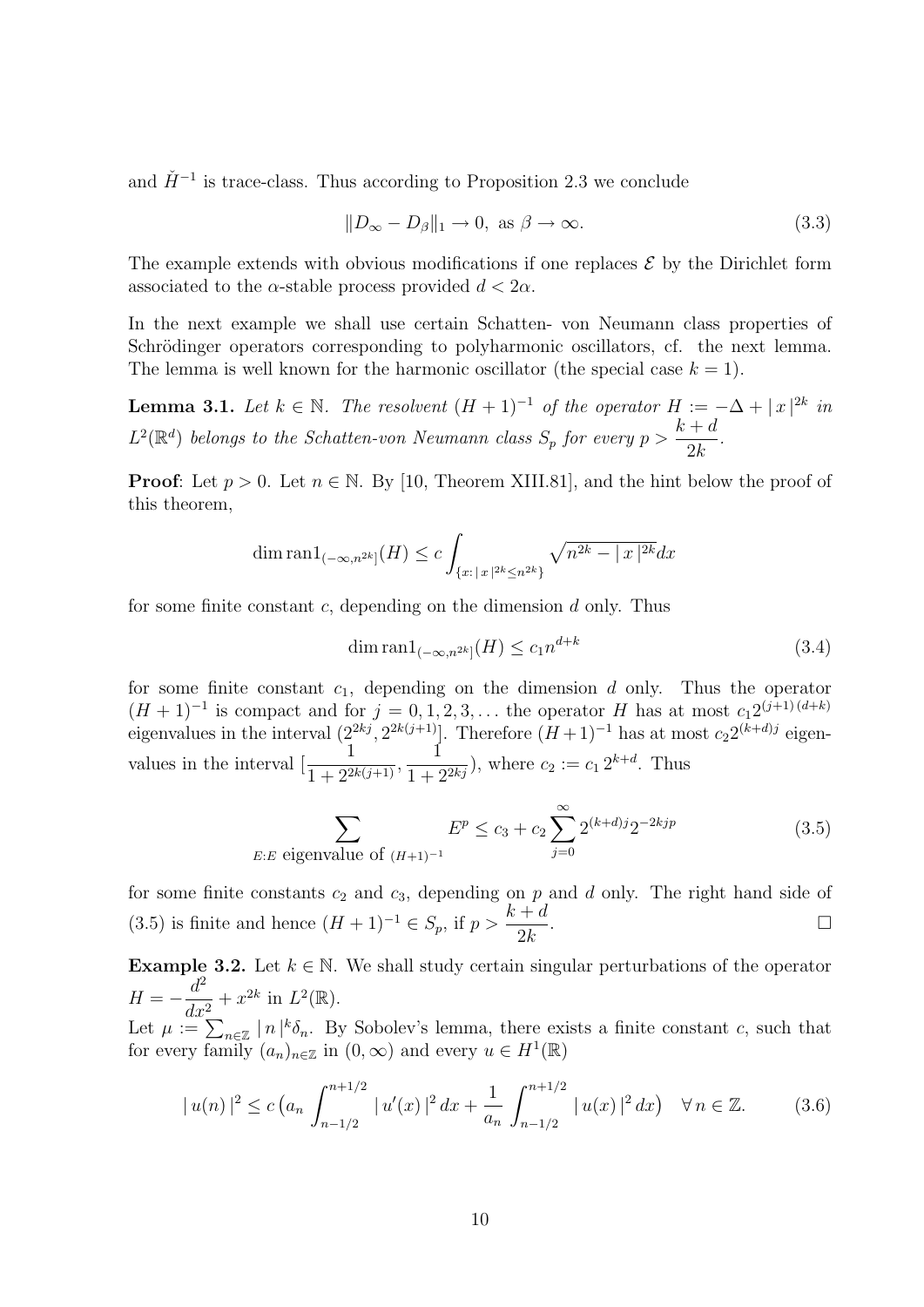If  $u \in D$ ( √  $\overline{H}$ , then  $u \in H^1(\mathbb{R})$  and  $\int x^{2k} |u(x)|^2 dx < \infty$ . Thus (3.6), with  $a_n = \frac{1}{\ln n}$  $\lfloor n \rfloor^k$ for  $n \neq 0$ , implies

$$
\int |u|^2 d\mu = \sum_{n \in \mathbb{Z}} |n|^k |u(n)|^2
$$
  
\n
$$
\leq c \sum_{n \in \mathbb{Z}} (\int_{n-1/2}^{n+1/2} |u'(x)|^2 dx + n^{2k} \int_{n-1/2}^{n+1/2} |u(x)|^2 dx) < \infty
$$
 (3.7)

for every  $u \in D$  $(H)$ . Thus  $D(J_\mu) = D(f)$  $\overline{H}$ ). Since  $K_1^{1/2}$  $i_1^{1/2}$  is a bounded everywhere for every  $u \in D(\sqrt{H})$ . Thus  $D(J_{\mu})$ <br>defined operator from  $L^2(\mathbb{R})$  to  $D(\sqrt{H})$ H) and  $J_{\mu}$  an everywhere defined closed operator from  $D($ ∤بر<br>∕  $\overline{H}$ ) to  $L^2(\mathbb{R}, \mu)$ , the operator  $J_{\mu}K_1^{1/2}$  $L^2(\mathbb{R})$  to  $L^2(\mathbb{R}, \mu)$  is closed and everywhere defined. By the closed graph theorem, this implies that

$$
J_{\mu}K_1^{1/2}: L^2(\mathbb{R}) \longrightarrow L^2(\mathbb{R}, \mu) \text{ is bounded.}
$$
 (3.8)

Let  $f \in L^2(\mathbb{R}, \mu)$ . We put

$$
\varphi_n(x) := (1 - 2|n|^k |x - n|)^+ \quad \forall x \in \mathbb{R}, n \in \mathbb{Z},
$$

and

$$
u(x) := \sum_{n \neq 0} f(n)\varphi_n(x) \quad \forall x \in \mathbb{R}.
$$

Then there exists a finite constant c such that

$$
\int |\varphi'_n(x)|^2 dx + \int x^{2k} \varphi_n(x)|^2 dx \leq c |n|^k
$$

for  $n \neq 0$  and hence

$$
\int |u'(x)|^2 dx + \int x^{2k} |u(x)|^2 dx = \sum_{n \neq 0} |f(n)|^2 (\int |\varphi'_n(x)|^2 dx + \int x^{2k} |\varphi_n(x)|^2 dx)
$$
  

$$
\leq c \sum_{n \in \mathbb{Z}} |n|^k |f(n)|^2 < \infty.
$$

Thus  $u \in D$ ( √ H) and  $J_{\mu}u = f$ . Thus

$$
D(\check{\mathcal{E}_1}^{\mu})=L^2(\mathbb{R},\mu).
$$

Since  $\check{\mathcal{E}}_1$  $\mu$  is an everywhere defined closed quadratic form, the associated self-adjoint operator  $\check{H}^{\mu}$  is bounded. In conjunction with (3.8) this implies that  $\check{H}^{\mu}J_{\mu}K_1^{1/2}$  $i_1^{1/2}$  is bounded. By Lemma 3.1,  $K_1^{1/2} \in S_p$  for every  $p > \frac{k+1}{k}$ k . Thus  $K_1^{1/2} \in S_2$  and

$$
\check{H}^{\mu}J_{\mu}K_1 \in S_2,\tag{3.9}
$$

provided  $k > 1$ . By Theorem 2.2, this implies that for  $k > 1$ 

$$
\lim_{\beta \longrightarrow \infty} \beta \parallel D_{\infty} - D_{\beta} \parallel_1 = \parallel \check{H}^{\mu} J_{\mu} K_1 \parallel_2^2 < \infty,
$$

and, in particular, we have trace class convergence with maximal rate.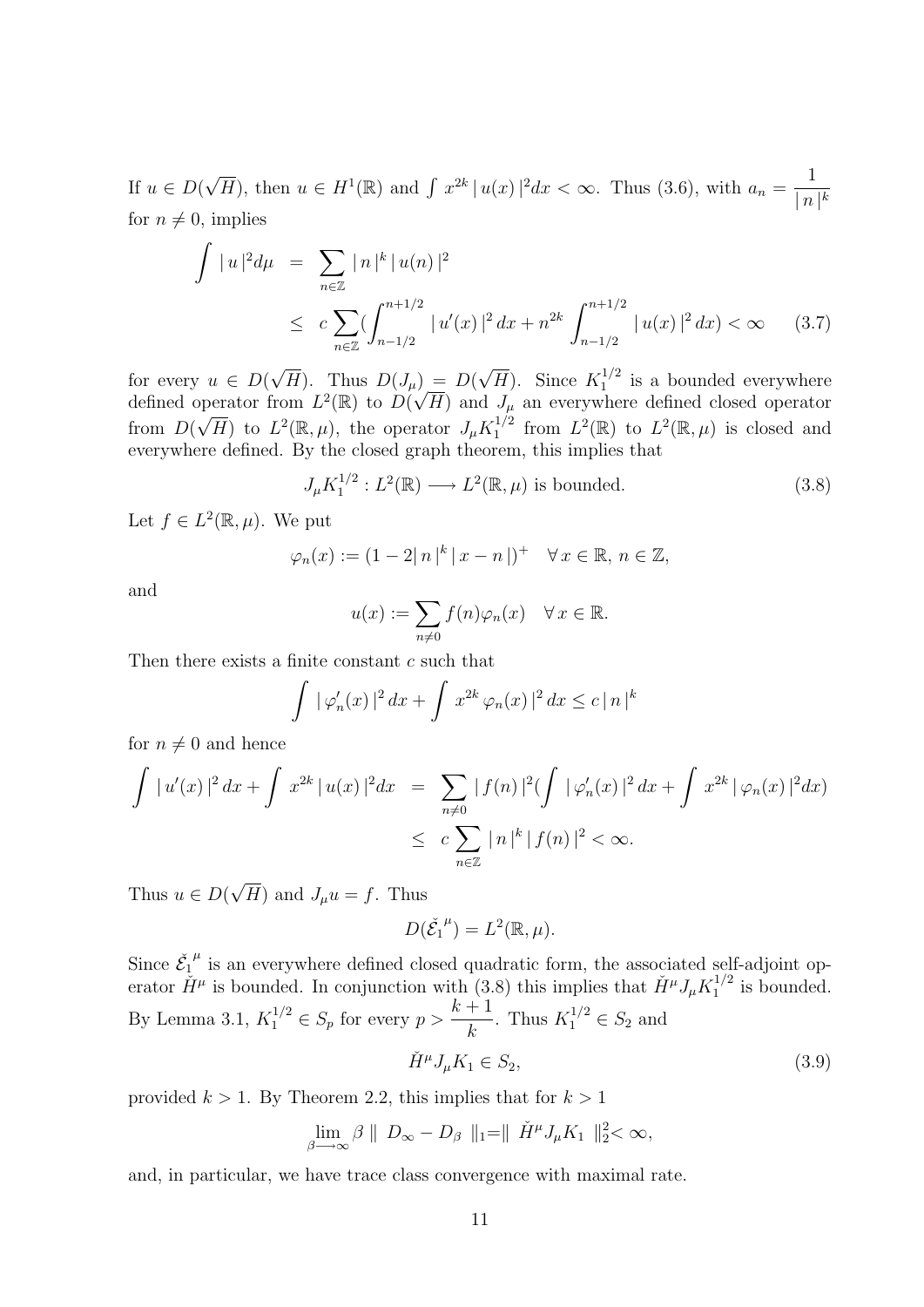**Example 3.3.** As in Example 3.1 let  $H = -\frac{d^2}{dt^2}$  $\frac{d}{dx^2}$ . Let  $\mathcal{H}_{aux} = L^2(0,1)$  and  $Jf = f_{|[0,1]}$ for every  $f \in D(\mathcal{E}) = H^1(\mathbb{R})$ . Then  $([6, \text{Example 3}])$ 

$$
\lim_{\beta \to \infty} \beta^{1/2} \| D_{\infty} - D_{\beta} \|_{1} = \frac{3}{2},
$$
\n(3.10)

and  $\check{H}$  is the selfadjoint realization of  $-\frac{d^2}{dt^2}$  $\frac{u}{dx^2}$  + 1 in  $L^2(0,1)$  characterized by the boundary conditions

$$
f'(0) = f(0) \text{ and } f'(1) = -f(1). \tag{3.11}
$$

 $L^2(0,1)$  has an O.N.B.  $(g_k)_{k\in\mathbb{N}}$  of real-valued eigenfunctions of  $\check{H}$  satisfying

$$
\lim_{k \to \infty} |g_k(1)|^2 = 2,
$$
\n(3.12)

$$
g_k'' = -\eta_k^2 g_k \quad \forall \, k \in \mathbb{N} \tag{3.13}
$$

for suitably chosen real numbers  $\eta_k$ . Furthermore  $\eta_k^2 \leq ck^2$  for some finite constant c, that does not depend on k (actually  $\eta_k \sim k$ ).

Since  $1 + \eta_k^2$  is the eigenvalue of  $\check{H}$  corresponding to the eigenfunction  $g_k$  of  $\check{H}$  and  $(g_k)_{k\in\mathbb{N}}$  is an O.N.B. of  $L^2(0,1)$ , the spectral calculus yields that  $u \in D(\check{H}^s)$  if and only if

$$
\sum_{k=1}^{\infty} |1 + \eta_k^2|^{2s} |(g_k, u)_{aux}|^2 < \infty.
$$
\n(3.14)

Let  $u(x) := e^x$  for all  $x \in [0,1]$ . Integrating by parts twice and taking into account (3.11) and (3.13), we get

$$
(1 + \eta_k^2) (g_k, u)_{aux} = 2g_k(1)e \quad \forall \, k \in \mathbb{N}
$$
\n(3.15)

and hence

$$
\sum_{k=1}^{\infty} |1 + \eta_k^2|^{2s} |(g_k, u)_{aux}|^2 = 4e^2 \sum_{k=1}^{\infty} |g_k(1)|^2 |1 + \eta_k^2|^{2s-2}.
$$

By (3.12), this implies that

$$
\sum_{k=1}^{\infty} |1 + \eta_k^2|^{2s} |(g_k, u)_{aux}|^2 \ge c_1 \sum_{k=1}^{\infty} |1 + \eta_k^2|^{2s-2}
$$
\n(3.16)

for some strictly positive constant  $c_1$ . Since  $\eta_k^2 \sim k^2$ , the expression on the right hand side of (3.16) is finite if and only if  $s < 3/4$ . Thus for  $s = \frac{1+1/2}{2}$  $\frac{1}{2}$  the inequality (3.14) does not hold and hence the operator  $\check{H}^{3/4}JK_1$  is not even everywhere defined, although (3.10) is true.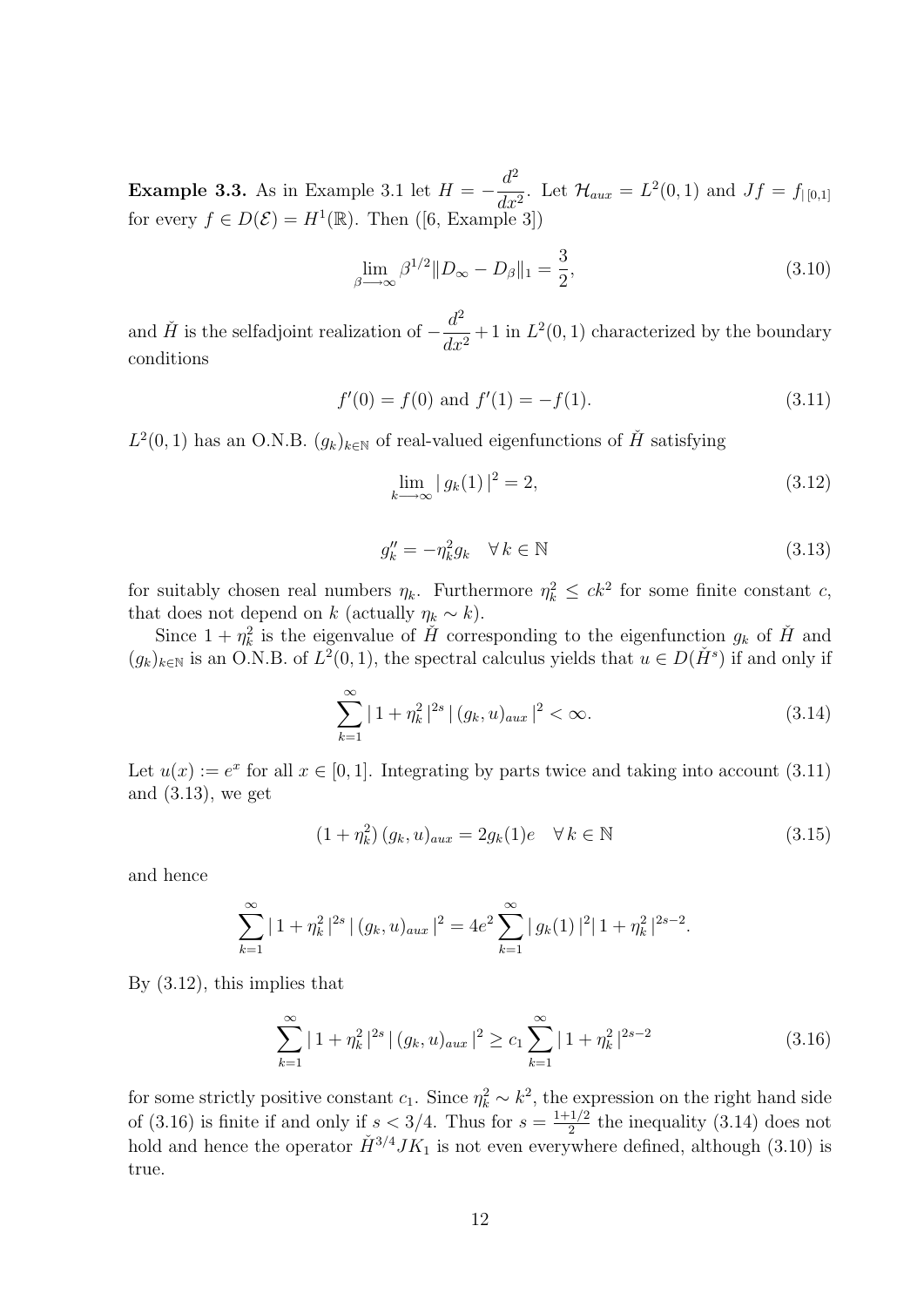In a variety of models in elasticity one considers perturbations of the Bi-Laplacian by differential operators of lower order, cf. [9]. In the next example we discuss large coupling convergence for an explicitly solvable model of this kind.

Example 3.4. Let  $-\Delta_{\Omega}^D$  be the Dirichlet-Laplacian in a bounded domain  $\Omega$  in  $\mathbb{R}^d$ .  $L^2(\Omega)$ has an orthonormal basis  $(e_n)_{n\in\mathbb{N}}$  consisting of eigenfunctions of  $-\Delta_{\Omega}^D$ . Let  $\lambda_n$ ,  $n \in \mathbb{N}$ , be the corresponding eigenvalues. Then

$$
\inf_{n \in \mathbb{N}} \lambda_n = \min_{n \in \mathbb{N}} \lambda_n > 0 \text{ (Poincare's inequality)},\tag{3.17}
$$

$$
\lambda_n \sim n^{2/d} \text{ (Weyl's asymptotic)}.
$$
\n(3.18)

We shall consider the special case when  $H = (\Delta_{\Omega}^D)^2$  in  $L^2(\Omega)$  and

$$
\mathcal{H}_{aux} = L^2(\Omega),
$$

$$
J: D(\mathcal{E}) \longrightarrow L^2(\Omega),
$$

$$
Ju = \sum_{n=1}^{\infty} \sqrt{\lambda_n} \gamma_n(e_n, u)e_n \quad \forall u \in D(\mathcal{E}),
$$
(3.19)

for some family  $(\gamma_n)_{n\in\mathbb{N}}$  satisfying

$$
0 < \inf_{n \in \mathbb{N}} \gamma_n \le \sup_{n \in \mathbb{N}} \gamma_n < \infty. \tag{3.20}
$$

We get for  $K_1 := (H + 1)^{-1}$  that

$$
K_1 u = \sum_{n=1}^{\infty} \frac{1}{1 + \lambda_n^2} (e_n, u) e_n \quad \forall u \in L^2(\Omega).
$$

Thus

$$
JK_1u = \sum_{n=1}^{\infty} \frac{\gamma_n \sqrt{\lambda_n}}{1 + \lambda_n^2} (e_n, u)e_n \quad \forall u \in L^2(\Omega)
$$
 (3.21)

and hence

$$
(JK_1)^*u = \sum_{n=1}^{\infty} \frac{\gamma_n \sqrt{\lambda_n}}{1 + \lambda_n^2} (e_n, u)e_n \quad \forall u \in L^2(\Omega).
$$
 (3.22)

By  $(2.1)$ ,  $JJ^* = J(JK_1)^*$ . By  $(3.19)$  and  $(3.22)$ , this implies that

$$
JJ^*u = \sum_{n=1}^{\infty} \frac{\gamma_n^2 \lambda_n}{1 + \lambda_n^2} (e_n, u) e_n \quad \forall u \in L^2(\Omega).
$$
 (3.23)

Since

$$
D_{\beta} = (JK_1)^{*}(1/\beta + JJ^{*})^{-1}JK_1,
$$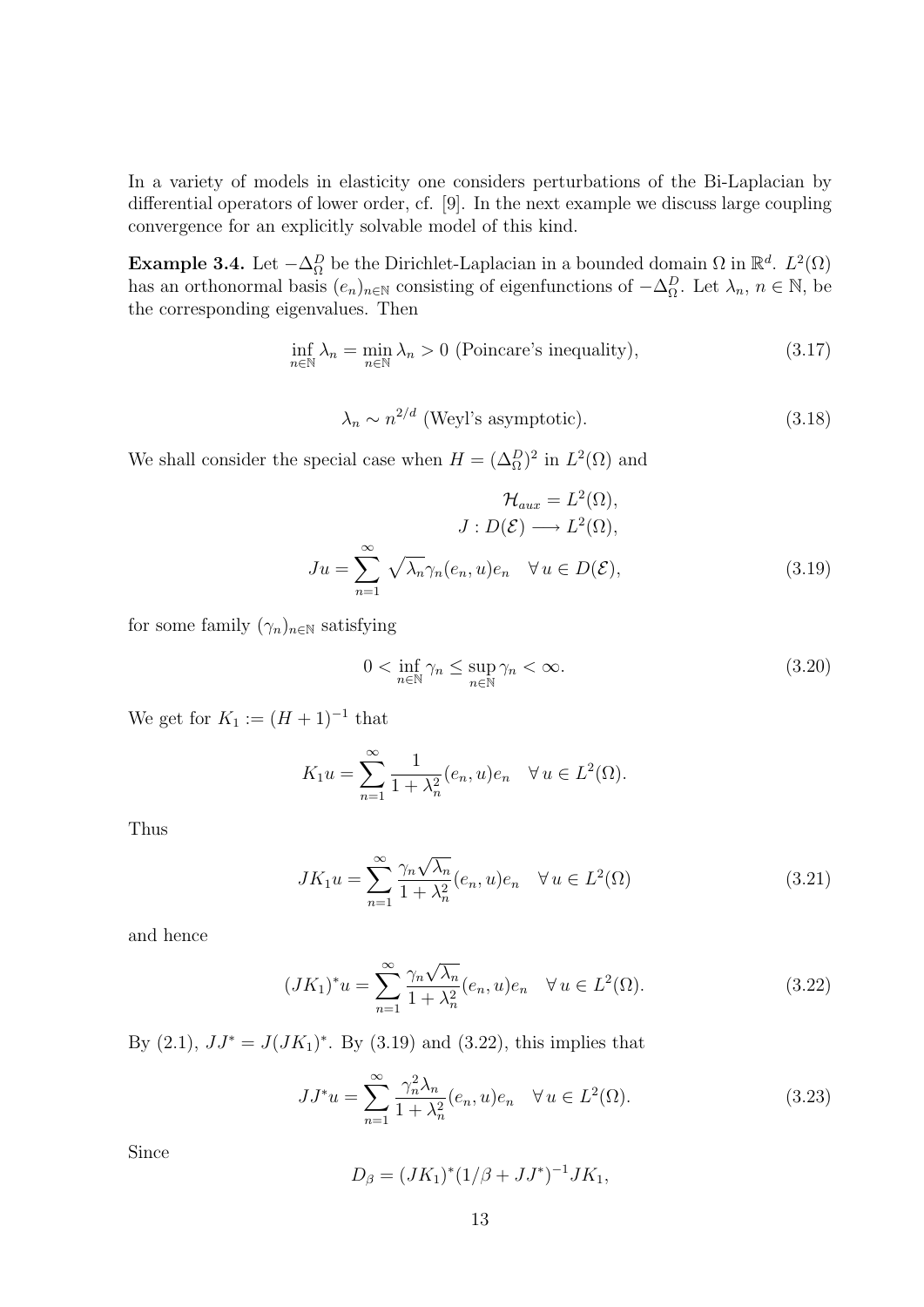it follows from (3.21), (3.22) and (3.23) that

$$
D_{\beta}u = \sum_{n=1}^{\infty} \frac{1}{1 + \lambda_n^2} \frac{\gamma_n^2 \lambda_n}{\gamma_n^2 \lambda_n + \frac{1 + \lambda_n^2}{\beta}} (e_n, u) e_n \quad \forall u \in L^2(\Omega). \tag{3.24}
$$

Passing to the limit as  $\beta$  goes to infinity yields

$$
D_{\infty} = \sum_{n=1}^{\infty} \frac{1}{1 + \lambda_n^2} (e_n, \cdot) e_n = (H + 1)^{-1}.
$$
 (3.25)

Thus  $D_{\infty}$  is a nonnegative compact selfadjoint operator and, by the Weyl's asymptotic (3.18),  $D_{\infty} \in S_p$  if and only if  $p > d/4$ . By [3, Corollary 2.20],  $|| D_{\infty} - D_{\beta} ||_p \longrightarrow 0$  if and only if  $D_{\infty} \in S_p$ . Thus the operators  $D_{\beta}$  converge within  $S_p$  as  $\beta$  goes to infinity if and only if  $p > d/4$  and, in particular, the operators  $D_\beta$  converge w.r.t. the trace norm if and only if  $d \leq 3$ . This trace norm convergence takes place with maximal rate, i.e. as fast as  $O(1/\beta)$ , if and only if  $d = 1$ , as it can be seen from the following consequence of (3.24) and (3.25):

$$
D_{\infty} - D_{\beta} = \sum_{n=1}^{\infty} \frac{1}{1 + \lambda_n^2 + \beta \gamma_n^2 \lambda_n} (e_n, \cdot) e_n.
$$

### Acknowledgement

A. BenAmor is grateful for the warm hospitality during his stays at the University of Bielefeld and the TU Clausthal where an essential part of this work has been done. He would also like to thank Prof. Ph. Blanchard for fruitful discussions.

# References

- [1] S. Albeverio, F. Gesztesy, R. Høegh-Krohn, and H. Holden, Solvable Models in Quantum Mechanics, AMS Chelsea Publishing 2004.
- [2] H. Baumgärtel and M. Demuth: *Decoupling by a projection*. Rep. Math. Phys.  $15(2)$ (1979), 173-186.
- [3] H. BelHadjAli, A. Ben Amor and J.F. Brasche, Large coupling convergence: Overview and new results. Advances in Partial Differential Equations.
- [4] A. Ben Amor and J.F. Brasche, Sharp estimates for large coupling convergence with applications to Dirichlet operators. J. Funct.Anal. 254 (2008), 454–475.
- [5] J.F. Brasche, Upper bounds for Neumann-Schatten norms. Potential Anal. 14 (2001), 175–205.
- [6] J.F. Brasche and M. Demuth, Dynkin's formula and large coupling convergence. J. Funct. Anal. 219 (2005), 34–69.